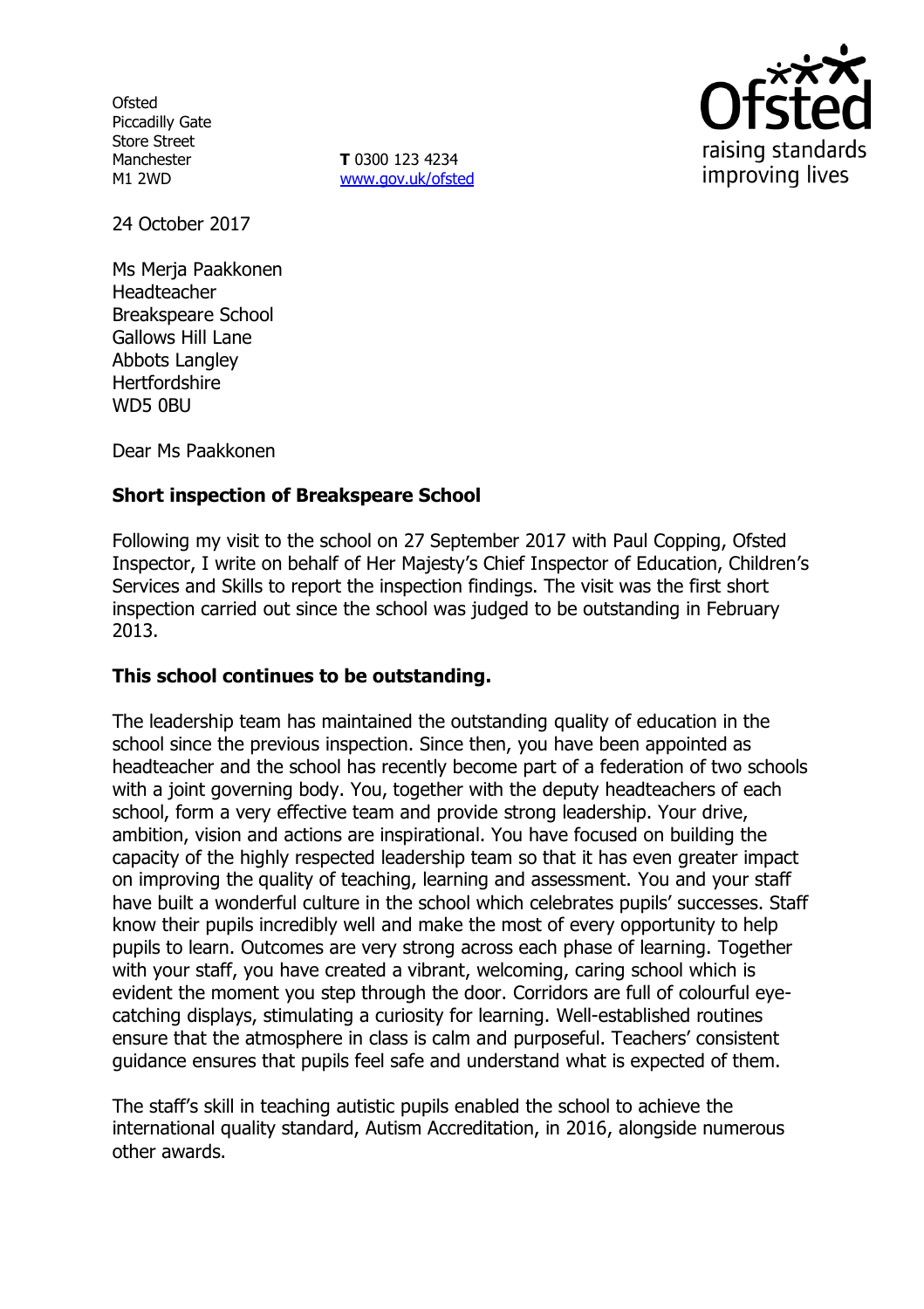

Leaders at all levels have an accurate view of the school's performance. You seek external views to ensure that your judgements are correct. This means that your school's self-evaluation rightly celebrates all that is working well and does not shy away from areas that leaders wish to develop further. You want the very best for your pupils.

You work closely with external agencies to ensure that pupils' needs are met. Pupils enjoy coming to school and trust the adults caring for them. Behaviour in and around the school is excellent. Pupils show respect for staff, and for one another, and very strong relationships are clear to see.

Parents are overwhelmingly positive about the school. The vast majority are happy with the standard of education and the quality of care you provide. One parent commented, 'This school is incredible. I am so pleased that we found this school for our child. We couldn't cope without them.' Another said, 'Breakspeare is an amazing school.'

The recent federation of Meadow Wood with your own outstanding special school is working very effectively. The representatives from the governing body I spoke to have a clear understanding of their strategic role and fulfil it very well. They hold the school to account, challenging it to improve even further. The governing body is passionate and knowledgeable. Governors come into school often, joining training to make sure that their knowledge remains up to date, and visit celebration events to applaud the success of pupils.

At the last inspection, the school was asked to identify and share particularly excellent practice in teaching and learning to support further all recently appointed staff in becoming outstanding practitioners. Leaders have ably tackled this area for improvement. Internal professional development opportunities to observe outstanding teaching, and regular meetings with a nominated mentor, allow new staff to reflect on their own practice. However, you rightly acknowledge that the school needs to further embed the new assessment system, thereby supporting the possibility of even better outcomes in the future.

## **Safeguarding is effective.**

Leaders have ensured that safeguarding arrangements are extremely thorough. Robust checks are carried out to ensure that staff are suitable to work with children. When new members of staff join the school, discussion about safeguarding is built into their induction. Leaders and staff recognise the additional safeguarding risks that pupils may face because of their disabilities. Pupils are well informed about how to keep themselves safe. Leaders ensure that appropriate information is delivered through the curriculum, throughout the key stages. Staff maintain high levels of supervision at all times, ensuring pupils' welfare and safety. All staff whom inspectors spoke to were clear about the processes and procedures they had to follow. Record-keeping is meticulous.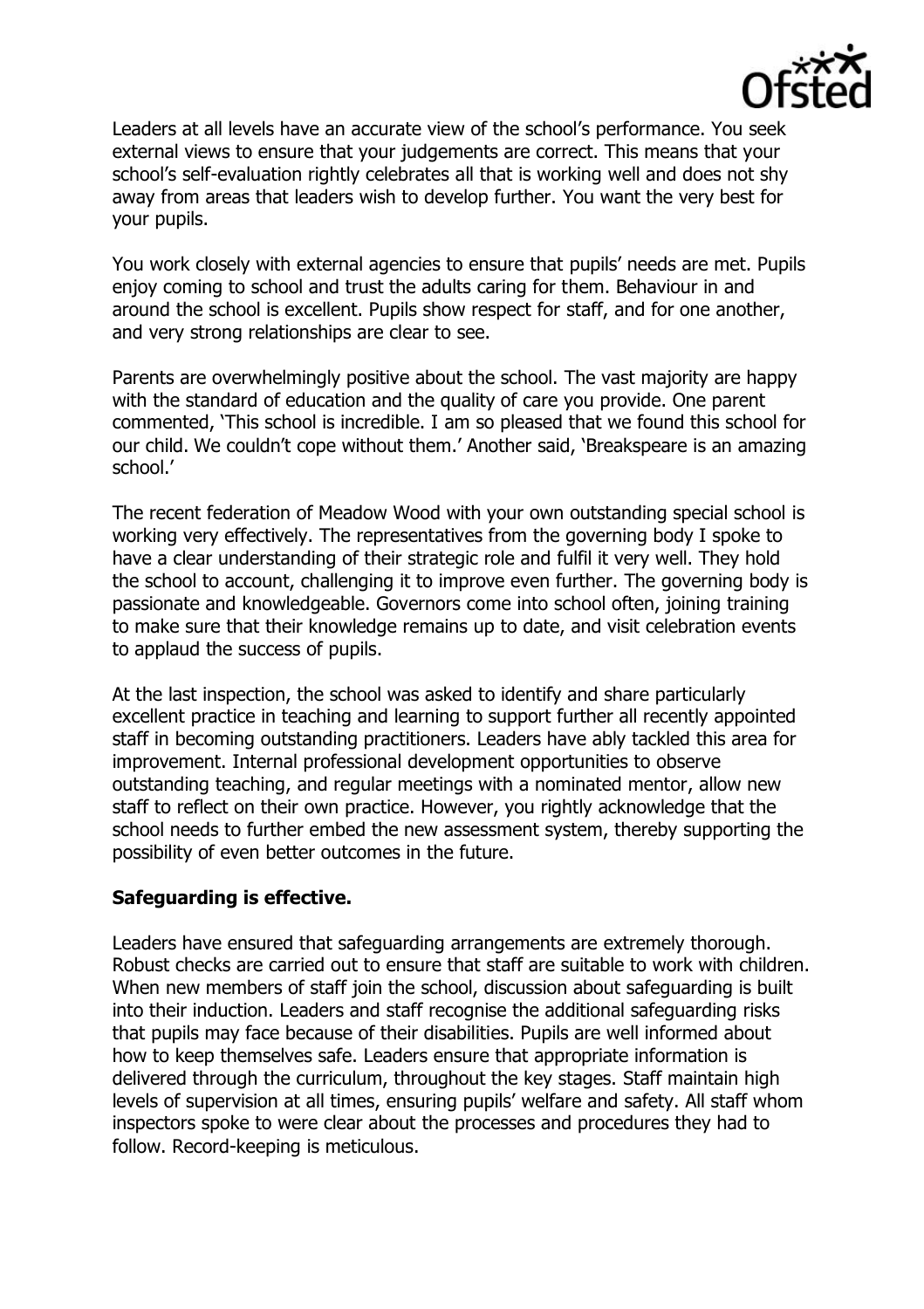

All policies and procedures are regularly updated. Safeguarding training is thorough. Staff are well informed about national concerns such as radicalisation. Training includes regular updates and briefings to maintain vigilance.

The school's attendance is only below the national average because of the severe medical needs of pupils. Staff are fully aware of the connection that could exist between poor attendance and safeguarding. Excellent procedures are in place for pupils who fail to attend school.

Staff ensure that pupils are fully supervised at the beginning and end of the school day. Leaders check pupils' safety carefully as taxis arrive and leave the school site.

## **Inspection findings**

- My first line of enquiry, in order to ascertain whether the school remained outstanding, focused on the extent to which the school effectively keeps in touch with parents and the local authority. Parents value highly the support of your staff. Parents are particularly pleased about the strong communication between home and school. Staff make home visits prior to pupils' arrival at the school, and are therefore able to establish the pastoral support required. This close work with families continues on arrival at school.
- $\blacksquare$  Parents and staff make very effective use of your home-school diaries which form a method of communication. The school's website, parents' evenings, parents' workshops, and the parents and staff association (PSA) provide excellent opportunities for staying in touch. One parent stated, 'Our son's education has benefited greatly from the consistent open and honest two-way communication between home and school.' Another stated, 'We consider ourselves to be blessed with a school that listens and constructively responds.'
- You have developed a strong working relationship with the local authority which believes that the school has the capacity to move even further forwards, enhanced by the new Sunflower Federation. You are not complacent in your strive for excellence.
- My second line of enquiry concentrated on the curriculum design and how well pupils are doing from their starting points. Each classroom is organised to maximise pupils' learning and enjoyment, and to engage them fully in the curriculum. Careful consideration is given to pupils' specific needs. Your staff maintain consistently high expectations about work and conduct, and pupils respect and welcome these values.
- $\blacksquare$  The curriculum you have designed, and the effect it is having on pupils, is impressive. You have ensured the right balance in your blend of academic and essential skills. Personalised learning and activities to encourage pupils to become independent is at the heart of the school's approach. The curriculum contributes extremely well to pupils' strong outcomes.
- All staff assess pupils' progress throughout lessons. Information is used to adapt learning activities and plan the next steps in learning effectively. Teaching assistants understand the needs of the pupils exceptionally well. They skilfully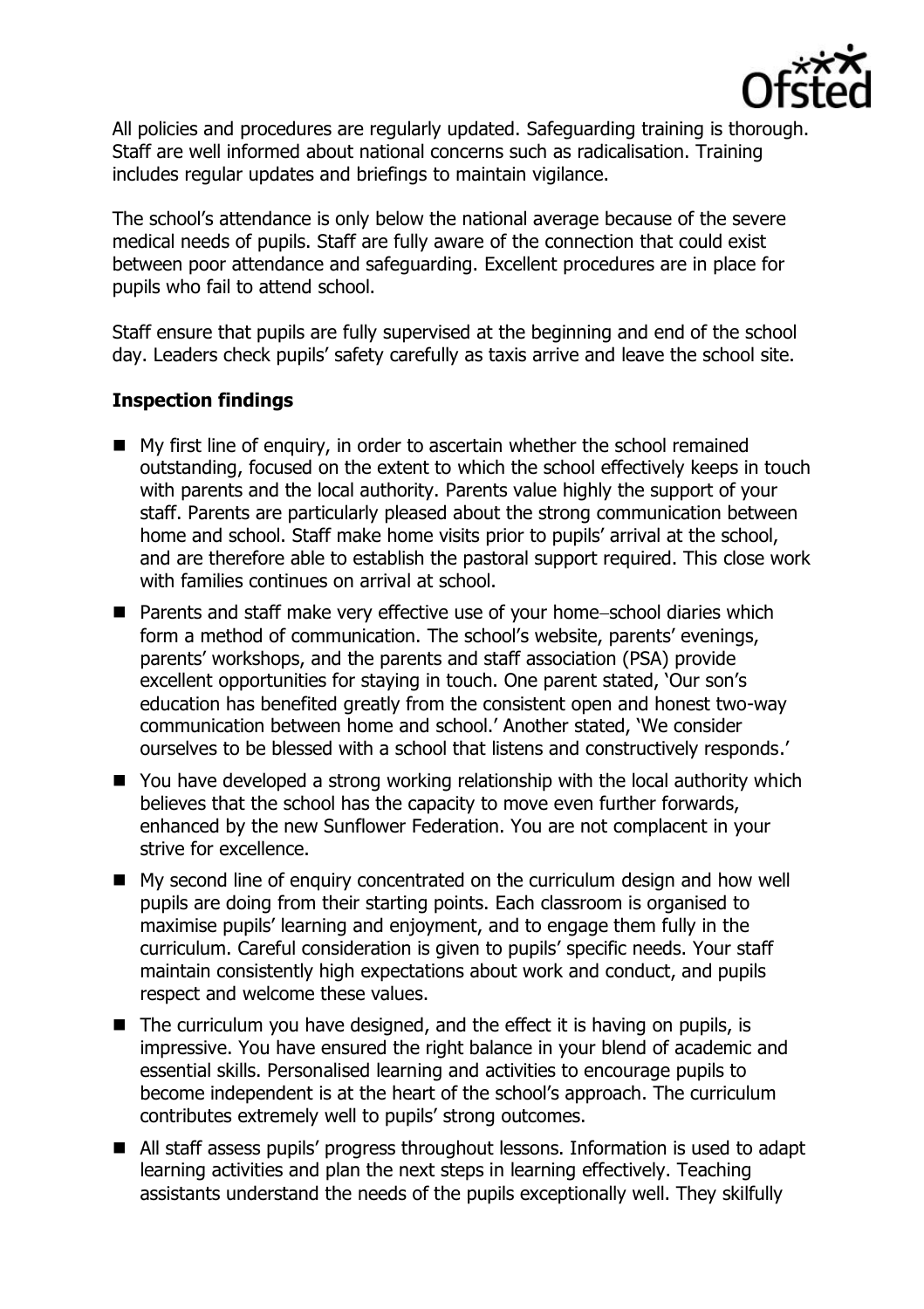

intervene at the right moment to move pupils' learning on and encourage independence, so that they can think and learn for themselves.

- The school's extensive and well-equipped playground areas cater particularly well for pupils' needs. This exciting outdoor place allows for pupils to develop their social skills, sense of adventure and self-esteem.
- My third line of enquiry focused on the communication methods used with pupils. Teachers and support staff take account of pupils' individual preferred communication methods and pay close attention to what they say. As a result, teaching meets pupils' individual needs extremely well. In lessons, pupils have the opportunity to communicate through hand-held computers, signing, touching, facial expressions and eye-gazing technology. No opportunities are lost to develop pupils' communication skills, and this underpins all learning at the school.
- **Pupils who need additional help to communicate are supported in several ways.** For example, pupils use symbols or photographs when moving from one area of the school to another. Adults routinely use Makaton signing and picture exchange communication (PEC) to ensure that those who have speech and language difficulties can express their needs and desires. As a result, all pupils have a voice to express their wishes and opinion, and to make choices.
- Opportunities to experience life in the wider community are plentiful. Links with local mainstream schools, work experience opportunities and practising everyday living skills in 'The house', an independent living unit, ensure that every pupil has the opportunity to thrive.

## **Next steps for the school**

Leaders and governors should ensure that:

■ the new assessment system introduced across the school is fully embedded and its effectiveness closely monitored in order to deepen its impact on teaching and learning.

I am copying this letter to the chair of the governing body, the regional schools commissioner and the director of children's services for Hertfordshire. This letter will be published on the Ofsted website.

Yours sincerely

Stefanie Lipinski-Barltrop **Her Majesty's Inspector**

# **Information about the inspection**

During the inspection, the team member and I spoke with you, senior leaders and other members of staff. I met with several members of the governing body,